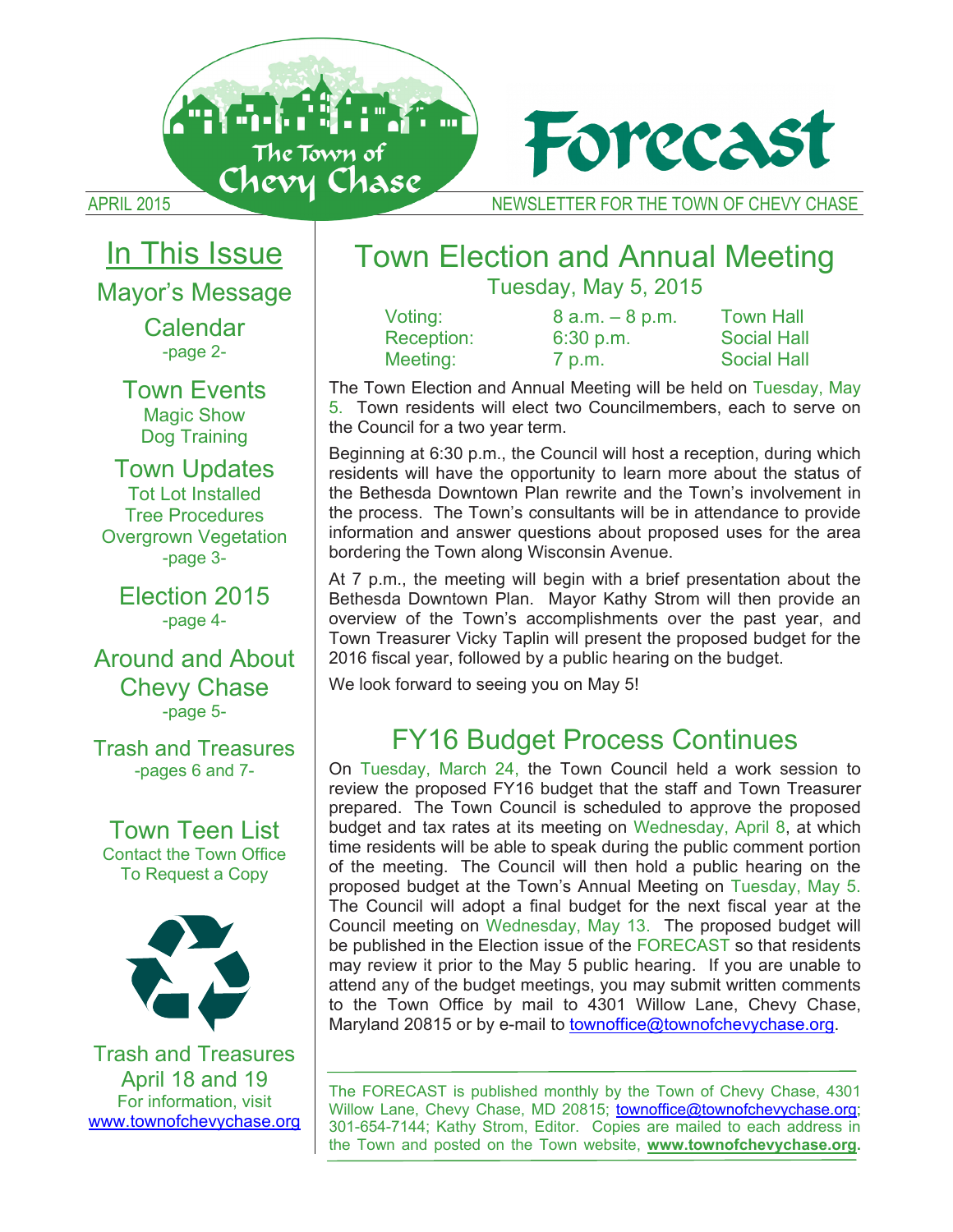## A Message from Mayor Kathy Strom

Those of you who pass by the Lawton Center may have noticed that we have new equipment on the Lawton Center playground. We thank the Community Relations Committee, including Erin Kopelman and co-chair Bridget Hartman, and the Land Use Committee, including Sid Narang. We also thank our Town Manager Todd Hoffman for the coordination and implementation of the project with the County and its vendor. Thanks to all of them, we now have several new pieces of tot play equipment on the Lawton Center playground and a nice area for our younger residents to enjoy some outdoor play time.

The Town's Election and Annual Meeting, which are held on the first Tuesday of May, are fast approaching. We are pleased that so many residents have participated in our Town government and Town activities this year. Many have volunteered to serve on our Boards and Committees, and many have attended our monthly Council meetings as well as our ongoing special events, including movie nights, the food truck dinner, climate and environment forums, and winter concerts. We hope that all of you will come out on Election Day on May 5 to vote in our annual election of Councilmembers and to attend our Annual Meeting. At the Annual Meeting, we will have a presentation and public hearing on the budget, a speaker of interest to the community, as well as our report on the Town's accomplishments and activities for the year. This event is a great time to connect with neighbors and friends. Hope to see you there. Cake and beverages will be provided!



Thursday, April 2 - Community Relations Committee, 7 p.m. Wednesday, April 8 - Council Meeting, 7 p.m. Thursday, April 9 - Public Services Committee, 7 p.m. Tuesday, April 14 - Candidate Nominating Petitions Deadline, 5 p.m. Tuesday, April 14 - Climate and Environment Committee, 7 p.m. Friday, April 17 - Magic Show for Families, 6 p.m. Saturday, April 18 - Tips for Dog Owners, 3 p.m. Saturday and Sunday, April 18 and 19 - Trash and Treasures Weekend Saturday, April 18 - Alternatives to Trash and Treasures Monday, April 20 - Long Range Planning Committee, 7 p.m. Tuesday, April 21 - Absentee Ballots Available, 12 p.m. Tuesday, April 21 - Land Use Committee, 7 p.m. Thursday, April 23 - Candidates' Night, 7 p.m. For more information about Town events, please visit the Town website.

## Environmental Topics

For more information about initiatives undertaken by the Climate & Environment Committee, please visit the committee's page on the Town website. You will find brief summaries, supporting documents, and videos of the programs hosted by the committee.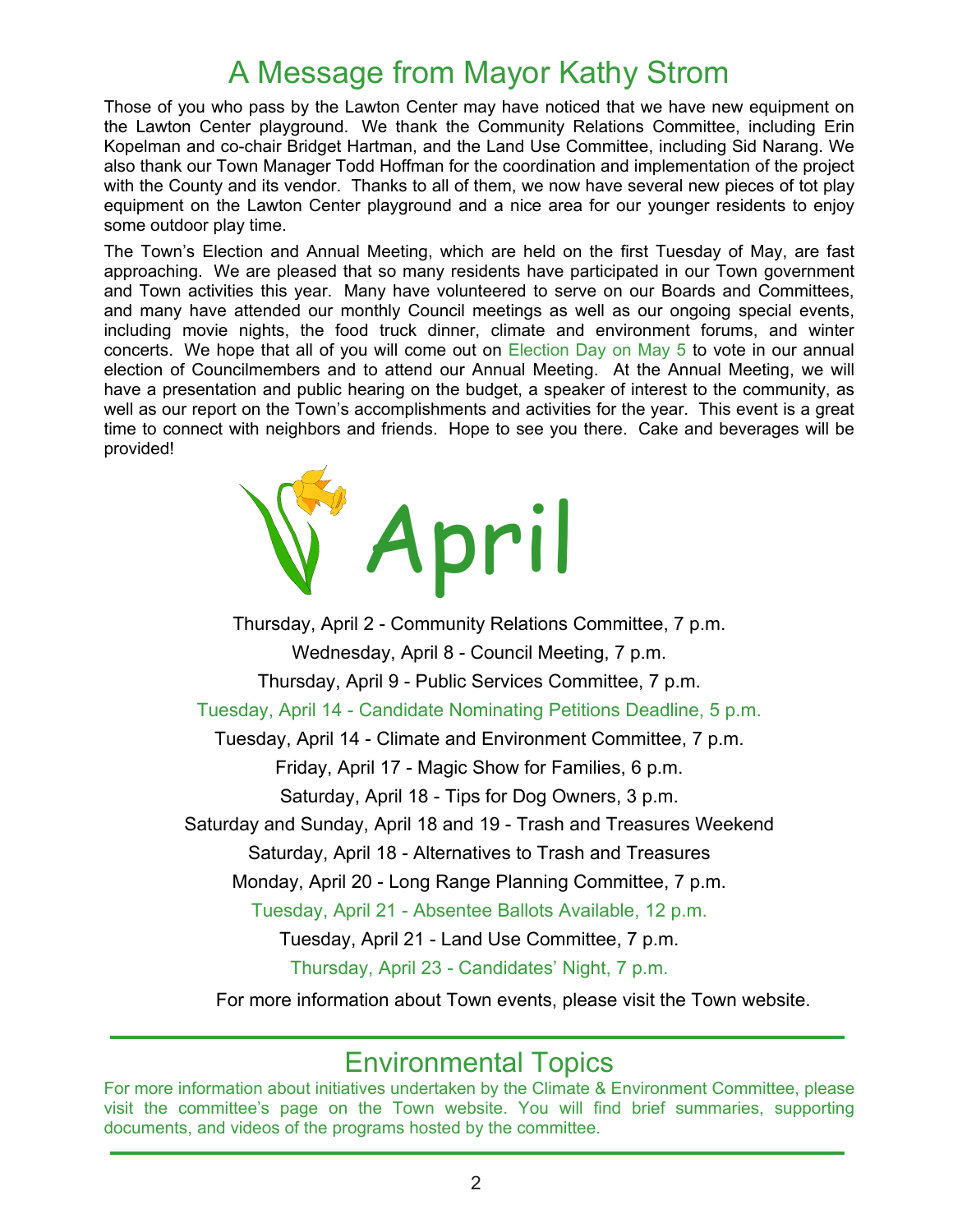

## Impossible Made Possible Friday, April 17, 6 p.m., Town Hall

The Community Relations Committee is hosting a special family event featuring magician Michael Chamberlin. Michael has planned a startling and hilarious show that proves magic can be created **Family Event** by all of us. Using music and comedy, this master magician performs dazzling contemporary magic along with his hilarious trademark audience participation routines. The show provides fast-paced, original and spellbinding sorcery for the entire family!

Please arrive right at 6 p.m. to get a slice of pizza and a bag of popcorn before the magic show starts. Space is limited. Parents must accompany their children. Please RSVP to 301-654- 7144 or townoffice@townofchevychase.org.

## It Must Be Magic – simple solutions to common dog problems Saturday, April 18, 3 - 4 p.m., Town Hall

You probably think of training as the solution to all your dog's issues. But here's a secret -- trainers don't. There are many behaviors that can be prevented, or even remedied, with a little thought and no training. Come learn tips that will save you a lot of time, money, and stress. This is a no-dog event. Our guest speaker for the event is Hedda Garland**,** a topical expert. This is guaranteed to be an informative afternoon for dog owners.



#### Tot Lot Installed and Ready for Use - Bring your kids to the park!

The Town is pleased to announce that new play equipment has been installed at the Lawton Center playground and is now available for public use. In response to resident interest in a "tot lot," the Town's Community Relations Committee and Land Use Committee, in conjunction with Town staff, worked with the County Parks Department and its vendor to design a play area designed for 2-5 year olds. The equipment, which was funded by the Town Council, includes a jungle gym, a rock climbing piece and several free-standing play panels.

We encourage parents to bring their children to the park and take advantage of these wonderful additions to the playground. As a reminder, there also is a fenced tot lot behind the Wonders Daycare Center available for public use on weekdays after 6 p.m., and on weekends and holidays.

#### Tree Review and Removal Procedures

At its March 11 meeting, the Town Council adopted written procedures intended to provide additional information and clarification to residents about the Town's private and public tree review and removal practices. These procedures outline the methods and criteria used by the Town to review, and process appeals of, private tree removal permits as well as to prune and remove public trees. The procedures, which Council directed staff to prepare during its discussion of the Town's Urban Forest Ordinance, are available on the Town website.

#### Clear Overgrown Vegetation from Sidewalks

As a reminder, residents are asked to keep all sidewalks clear from edge to edge up to a height of 7 feet. The Town's maintenance standards for vegetation installed by Town residents on public and private property are available on the Town website. Thank you for your cooperation in helping to keep Town sidewalks safe.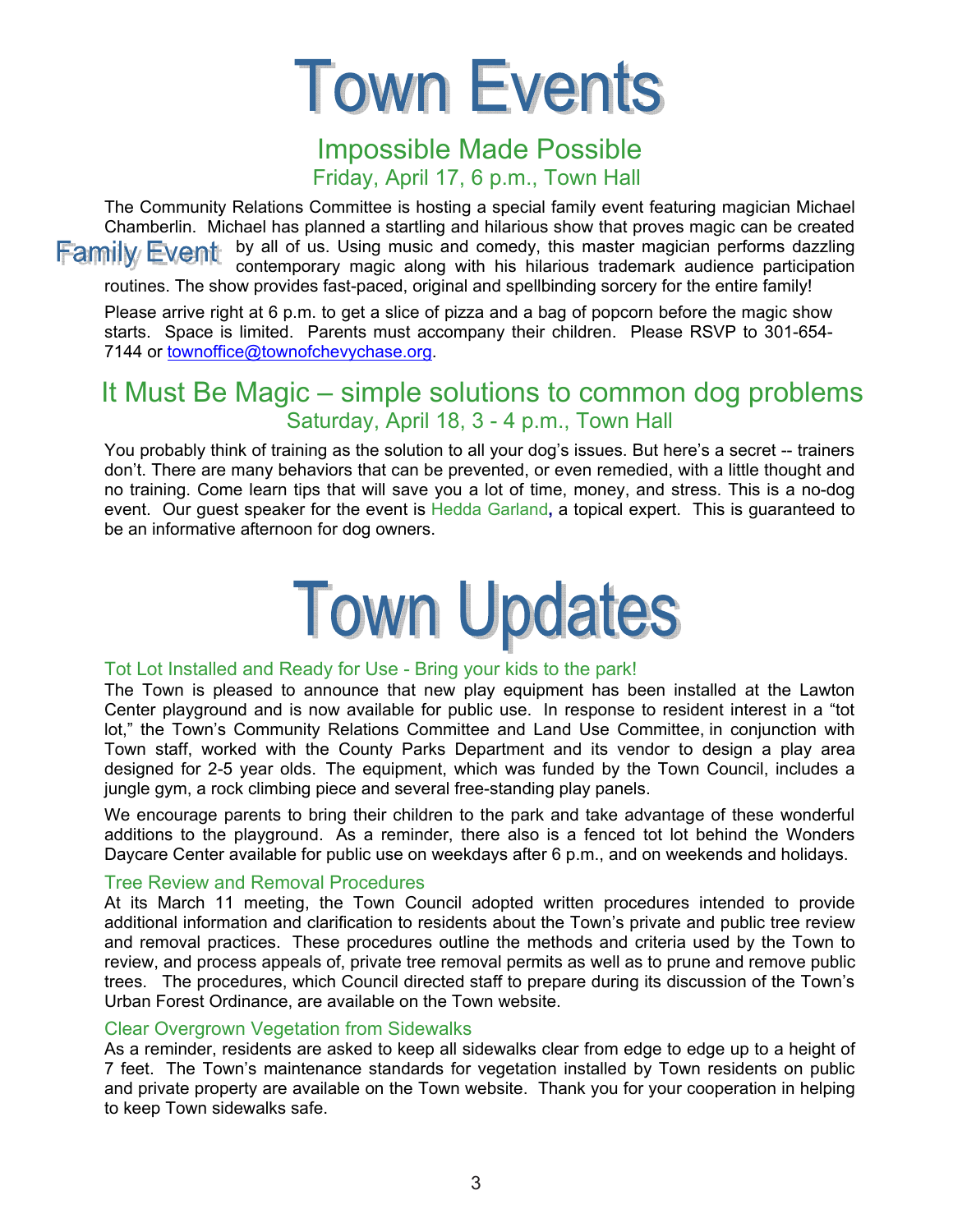# COUNCIL ELECTION 2015

#### TOWN ELECTIONS

Town Elections are governed by the provisions in Chapter 8 of the Town of Chevy Chase Municipal Code and election procedures adopted by the Town Council.

Town residents will select two candidates in the 2015 election, each to serve on the Council for a two year term. The terms of Pat Burda and John Bickerman will expire in May.

#### NOMINATIONS ELIGIBILITY

To be eligible for nomination, a resident must have resided in the Town for at least one year immediately preceding the election and be a registered voter in the State of Maryland, Town of Chevy Chase.

#### NOMINATING PROCEDURES

To be a candidate for election, a resident must complete the Town's official nominating petition. The Town requires that a resident requesting a petition must sign the official log of residents seeking office. Nominating petitions are available in the Town Office. The nominating petitions are considered public documents and are subject to public inspection.

Completed nominating petitions must be delivered to the Town Office before 5 p.m. on Tuesday, April 14, the third Tuesday preceding the election, in order for the candidate's name to appear on the printed ballot.

The Election Board may make additional nominations and must do so if an insufficient number of candidates have been nominated by petition to ensure that at least one candidate is nominated for each opening on the Town Council.

#### FINANCIAL DISCLOSURE

A candidate for office is required to submit a financial disclosure statement at the time the candidate submits the official nominating petition. The financial disclosure statement is available for review at the Town Office.

#### CANDIDATES FORUM or MEET AND GREET

If the election is contested, the candidates will be invited to participate in a moderated forum and dialogue with the community on Thursday, April 23 at 7 p.m. in the Town Hall. The Election Board will accept questions in advance from Town residents. If the election is uncontested, the candidates will be invited to participate in a meet and greet event on the same day.

### WRITE-IN CANDIDATES

There will be appropriate blanks on the printed ballot for the purpose of adding write-in candidates at the time of the election.

#### NOTICE OF NOMINATIONS

The name, a short biographical sketch and short statement (not to exceed 400 words) of each candidate will be mailed to all residents two weeks preceding the election.

#### VOTING ELIGIBILITY

A resident must be a citizen of the United States, at least eighteen years of age, have resided within the corporate limits of the Town for thirty days preceding the Town election and be a registered, qualified voter of the State of Maryland, Town of Chevy Chase to be eligible to vote.

#### POLL LOCATION AND HOURS

The poll will be located in the Town Hall, 4301 Willow Lane. The poll will be open from 8 a.m. to 8 p.m. on Election Day, Tuesday, May 5, 2015.

#### ABSENTEE BALLOTS

Absentee ballots will be available in the Town Office on Tuesday, April 21 at 12 p.m. Any qualified voter may vote by absentee ballot. Residents desiring an absentee ballot must apply individually in writing (by mail, fax, email or in person) to the Town Office. Absentee Ballot Requests are considered public documents and are subject to public inspection.

Once an absentee ballot request has been received, the Town will mail or hand deliver a ballot and return envelope to the requestor in a sealed envelope. The absentee ballot must be returned in the printed envelope provided by the Town. To be counted, any absentee ballot must be received by the Town Office by 8 p.m. on Election Day, Tuesday, May 5, 2015.

## ELECTION BOARD

Residents with questions on any aspect of the election are encouraged to contact a member of the Election Board:

Steve Lawton, Chair, 301-654-5904 Anthula Gross, 301-652-3017 Gloria Tristani, 301-215-4005

The Town has contracted with the League of Women Voters to work with the Town's Election Board to administer and monitor the election.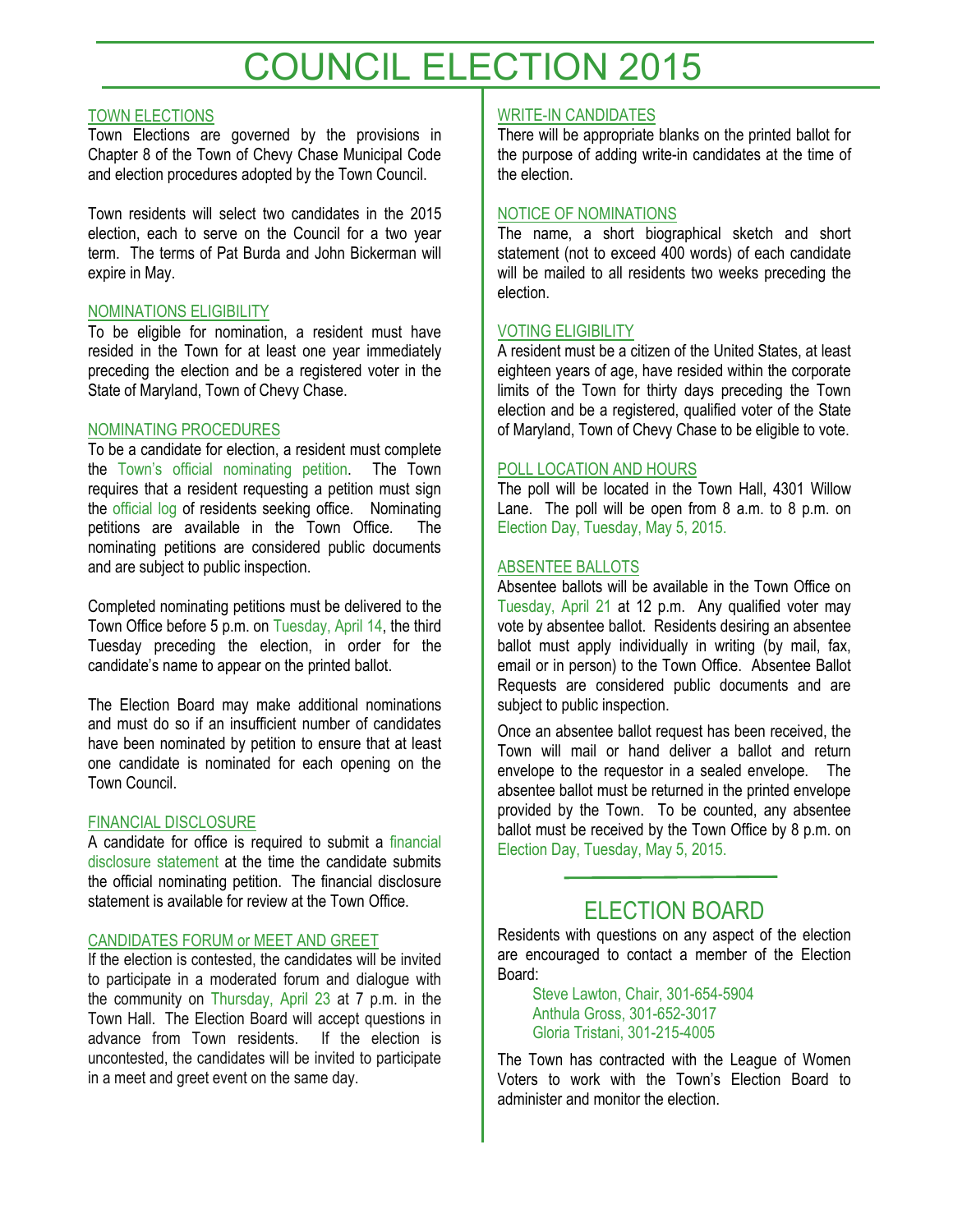# **Around and About Chevy Chase**

## "Active 55+" Events and Activities at the Lawton Center

Stop by the Lawton Community Center to meet Barbara Hulin, the new Senior Program Coordinator. Barbara is working with Jordan Henson, the Center Director, to launch the new "Active 55+" events and activities, while retaining some of your favorites. She is a certified wellness coach and special events planner and is passionate about all things wellness. Feel free to stop by the Center to say hello! We encourage you to take advantage of these new activities offered at the Lawton Center.

## APRIL OFFERINGS FROM CHEVY CHASE AT HOME

The monthly Brunch Bunch will gather at the Olympia Cafe on Brookville Road on Thursday, April 9. Everyone is invited to drop by anytime between 10 and 11:30 a.m., buy a cup of coffee or a tasty treat and enjoy the conversation with old friends and new. It's always interesting and fun, and there's plenty of free parking in back.

Our Tuesday, April 14, Meet & Mingle talk will definitely be of great importance to all of us of a certain age -- How to Improve Your Balance and Prevent Falls**.** The speaker, Nancy Weinberg, is an experienced physiotherapist who is well-known for her work in aquatic therapy. If you've ever experienced a fall, you won't want to miss her tips on improving your balance. The event will be from 2 to 4 p.m. at the Chevy Chase Village Hall.

CC@ H and Chevy Chase Village are once again offering tech classes. **IPhone ABCs** will meet for three consecutive Wednesdays, beginning on April 15**,** from 2 to 3 p.m. at the Chevy Chase Village Hall. The course will cover all the essentials of iPhone use, including taking photos, adding and using apps, texting, video chatting and more. Registration and payment for this 3-week session is required in advance and is due by April 7. For CC@ H Members, Friends of CC@ H, and residents of Chevy Chase Village, the fee for the whole session is \$45. For the general public, the fee is \$55. You may register and pay online at www.chevychaseathome.org or send checks payable to Chevy Chase At Home to P.O. Box 15102, Chevy Chase, MD 20825. The class size is limited to 10 participants. For more information, check the website or call our office at 301-657-3115.

WHAT'S IT WORTH? TRASH OR TREASURE? Join the fun at CC@ H's appraisal day fundraiser, back by popular demand! Registration and admission (\$45 before May 12, \$55 thereafter and at the door) entitles you to have up to three of your treasures evaluated by expert appraisers from Sloans & Kenyon. There also will be talks on "What's Hot, What's Not" and how to "Get Smart About Art," as well as door prizes and refreshments. Get more details and register early for your preferred appraisal time at www.chevychaseathome.org or call 301-657-3115. The event will take place at the Chevy Chase Village Hall on Saturday, May 16 from 1 to 5 p.m.

## Chamber Music Concert Invitation

The Da Capo Chamber Players, including pianist David Garlock, a Town resident, will perform a recital of chamber music on Sunday, May 3 at 3 p.m. at the Friendship Heights Village Center, 4433 S. Park Avenue. The program will consist of a trio for violin, viola and piano by German Romantic composer Robert Fuchs and the magnificent quintet for clarinet and strings by Brahms. The Brahms quintet will feature Master Sgt. Carl Long, recently retired from the role of principal clarinetist in the U.S. Air Force Band.

The concert is free, and no RSVP is necessary. A reception will follow the concert.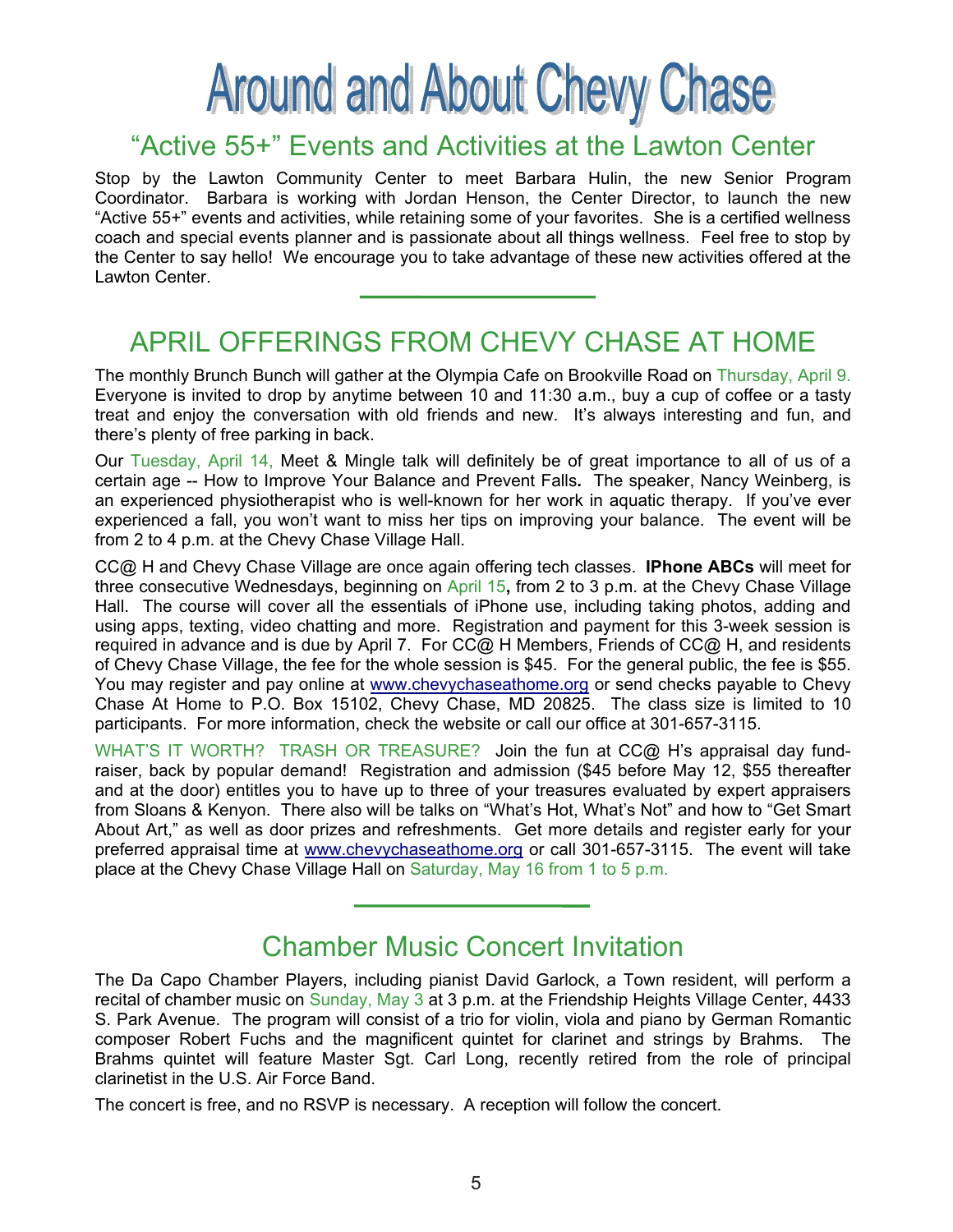## TRASH AND TREASURES

## PLEASE READ CAREFULLY!



The Town's spring Trash and Treasures is scheduled for the weekend of Saturday, April 18 and Sunday, April 19.The Town offers this bulk trash pickup so that residents can dispose of items that are no longer usable, such as appliances (doors must be removed for safety), furniture, rolled rugs, mattresses, games and bikes, but, if the items are usable, we encourage you to review the list of Alternatives to Trash and Treasures. We have tried to give you a variety of options.

### **GUIDELINES**

- $\triangleright$  Please remember to bag, box or contain all of your discards.
- $\triangleright$  Please do not put items on the curb before Friday afternoon, April 17.
- $\triangleright$  The following items will not be picked up:
	- NO construction debris
	- NO parts of junked automobiles (engines, transmissions), boats or trailers
	- NO loose glass of any kind
	- NO firewood or fencing of any kind
	- NO paint cans
	- NO flammable or hazardous liquids or solids
	- NO recyclable items, such as newspapers, mixed paper or cardboard, landscape pots, old books and magazines, large plastic bins - please recycle!
	- NO shrubbery cuttings, yard clippings, leaves or grass recycle with yard trash!

If you have questions about how to discard any of these items, please call the Town Office at 301- 654-7144. We will be happy to help you arrange a special pick-up for items that are not included in Trash and Treasures. There will be a charge for a special pickup.

PICK UP SCHEDULE: At 7 a.m., Monday, April 20, a crew will begin clearing feeder streets to Chevy Chase Elementary School. During non-rush hours, the peripheral streets will be cleared. After these priority streets are cleared, the truck will proceed according to a schedule arranged with the Town Manager. An account of daily progress will be kept in the Town Office. Once a street has been cleared, the contractor will *not* return to that street. Residents who discard items after the street has been cleared will have to arrange for a special pick-up – for a fee.

## Hazardous Waste Disposal

The Household Hazardous Waste receiving area at the Shady Grove Solid Waste Transfer Station is located in the recycling drop-off section of the Public Unloading Area, 16101 Frederick Rd, Derwood, MD 20855. Please use the car entrance to the facility. The drop-off is open: Monday - Friday, 7 a.m. to 8 p.m.; Saturday, 7 a.m. – 5 p.m. and Sunday, 9 a.m. – 5 p.m. Household Hazardous Waste can only be received during these hours -- please do not drop off this material at other times. Batteries are accepted (alkaline batteries may be put in regular trash) as are fertilizers with herbicides, fluorescent light tubes and bulbs, including CFLs, herbicides, insecticides, mercury containing items, oil-based paints, paint thinners, pesticides, used motor oil and most other oils. Visit the website www.montgomerycountymd.gov/recylcing for a complete list of items accepted or more information.

## New Homes for Old Bikes



Bikes for the World (BfW) is a project sponsored by the Washington Area Bicyclist Association whose mission is to collect valuable but unwanted bicycles and related material--parts, tools, and accessories--in the United States and deliver them at low cost to community development programs assisting the poor in developing countries. If you have a bike you would like to donate, please take it to City Bikes, 8401 Connecticut Avenue, 301-652-1777. A \$10/bike donation is suggested to defray shipping to overseas charity partners. Receipt provided for all material and cash donations. For more information, please visit the BfW website, www.bikesfortheworld.org.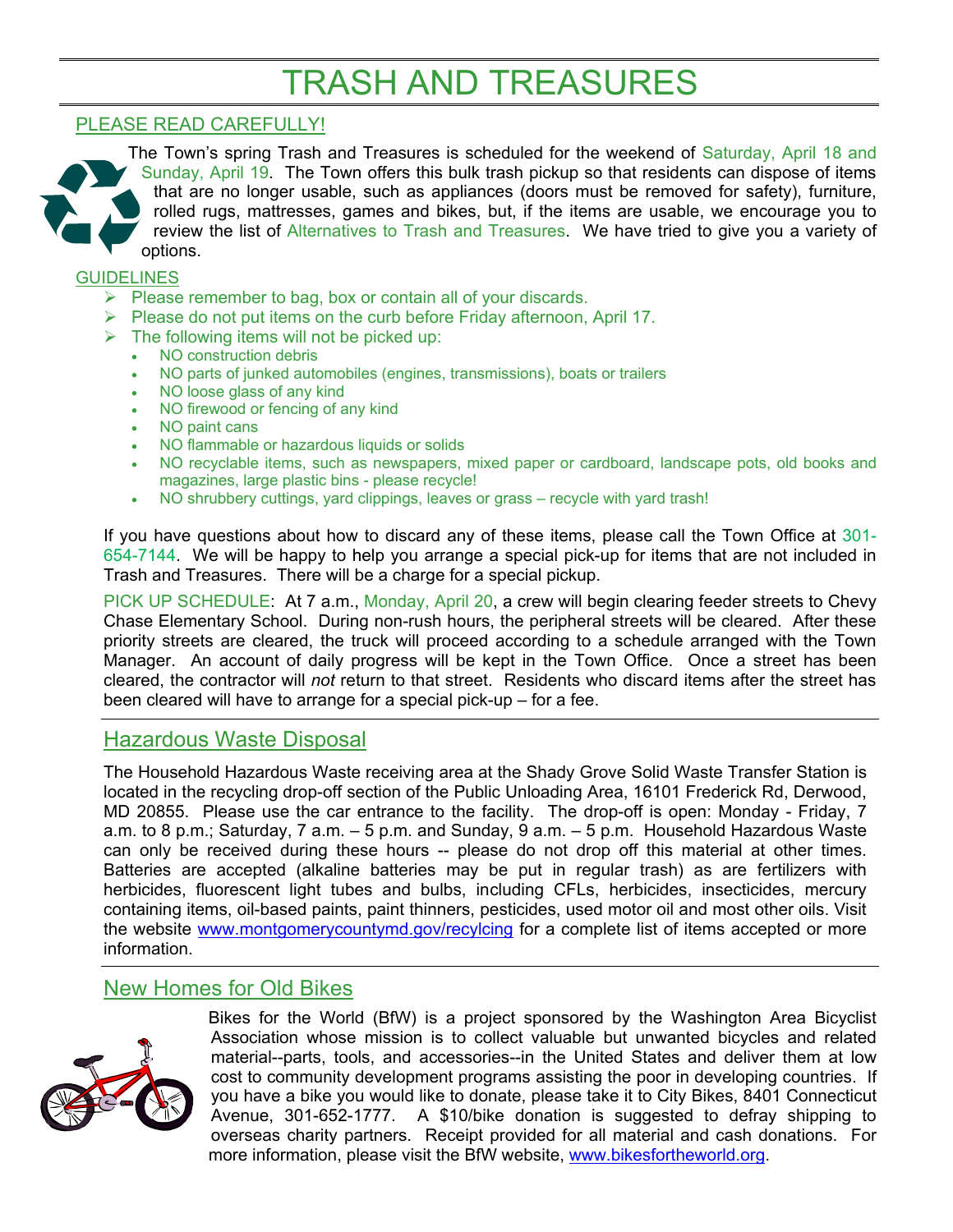# ALTERNATIVES TO TRASH AND TREASURES

## **The following vendors will be in the Lawton Center Parking Lot from 10 a.m. to 12 p.m.**

## Donate Books

The Town will be collecting books for the Friends of the Library, Montgomery County (FOLMC) on Saturday, April 18 from 10 a.m. to 12 p.m. at the Town Office. There are 17 FOLMC chapters at branches throughout the county, including Chevy Chase, Little Falls and Bethesda. Please bring gently used books (no damaged or mildewed books accepted) in a box or bag. Textbooks are welcome, but no magazines or encyclopedias will be accepted. The donations will benefit the libraries in Montgomery County.



## Interfaith Works

Recycle your gently used clothing and home goods and preserve our planet while helping your Montgomery County neighbors in need. The Interfaith Clothing Centers provide clothing/home goods free of charge to low income County residents. Please put items in a plastic bag that has been secured at the top. Your donation is tax deductible. Interfaith Works will have a truck in the Lawton Center parking lot on Saturday, April 18 from 10 a.m. to 12 p.m.

## A Wider Circle

We are happy to continue our partnership with A Wider Circle by hosting our twenty-first event to collect gently-used items for families in need. The mission of A Wider Circle is to end poverty. A Wider Circle provides basic need items to families transitioning out of shelters or simply living without life's necessities. In 2014, A Wider Circle furnished over 4,000 homes, all free of charge. They also provided the job skills courses, mentoring, computer training, and professional attire and accessories that our most vulnerable neighbors need to make the journey back to work – and out of poverty.

If you have furniture or household items in gently-used condition that you would like to donate, please bring them to the Lawton Center parking lot on Saturday, April 18 from 10 a.m. to 12 p.m. Families are always in need of beds (including mattresses that are free of rips and stains), dressers, tables and chairs, living room furniture, bedding, dish sets, baby items, professional clothing, and children's clothing up to size 4T. If you have items that are too large to bring to the drop-off, please contact A Wider Circle at 301-608-3504 or furnish@awidercircle.org and they would be happy to schedule a pick-up date. More information can be found at www.awidercircle.org

## **The following vendors will be in the Lawton Center Parking Lot from 10 a.m. to 2 p.m.**

## Shred-It – Shred Your Documents

Back by popular demand! The Town has contracted with SHRED-IT to have a truck in the Lawton Center parking lot on Saturday, April 18 from 10 a.m. to 2 p.m. to shred paper for residents. Staples and paper clips are okay. Shred-It is bonded and insured. If you have additional questions, please call the Town Office at 301-654-7144.





## Recycle Electronic Equipment

The Town has contracted with National Reclamation to have a truck in the Lawton Center Parking Lot on Saturday, April 18 from 10 a.m. to 2 p.m. for the collection of the following electronic equipment: TVs, monitors, printers, copiers, stereos, VCRs & DVD players, camcorders, CD players, fax machines, calculators, scanners, electronic toys and microwaves. You can recycle any item with a plug. National Reclamation does not provide tax deduction receipts. If you have a question about items not listed, please call the Town Office at 301-654-7144.

## Donate Building Supplies

The following organizations accept donations of reusable or new building materials. Please visit their websites or give them a call. For large items, both organizations will arrange special pickups.

| <b>Community Forklift</b> | http://communityforklift.com                   | 301-985-5180 |
|---------------------------|------------------------------------------------|--------------|
|                           | Habitat for Humanity http://www.habitat-mc.org | 301-947-3304 |